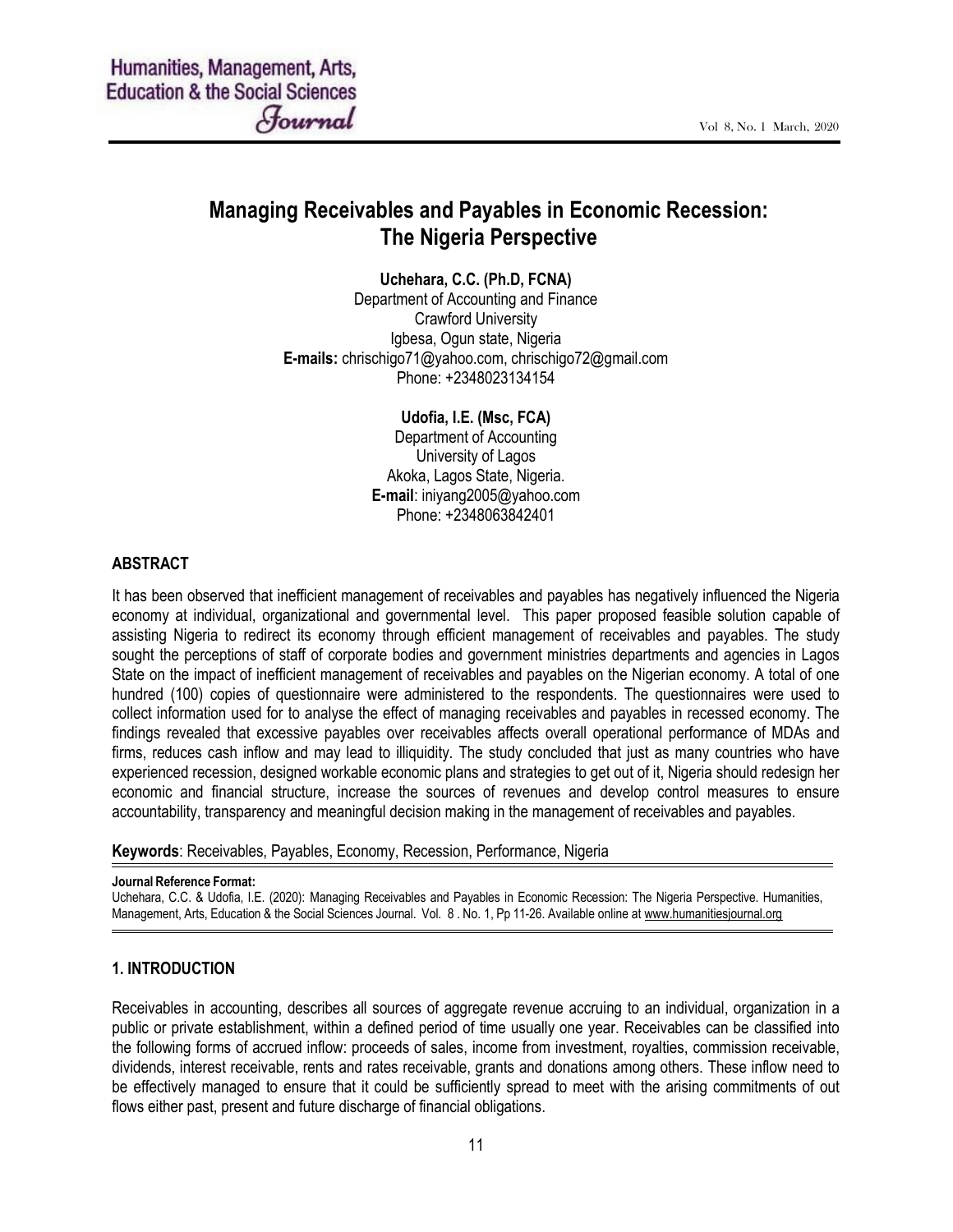Payables could be described as those past, present and future financial commitments or obligation arising from day to day operations or activities which are bound to be discharged at a specified period in time. Payables can be classified as: Payment for purchases or goods supplied, commission payable, rents payable, royalties payable, donations made out, fees and salaries to be paid, fines and penalties including damages and other regulatory obligations such as remediation commitments. Many countries of the world has different categories of what constitute their receivables in a wide range of economic activities including exports of goods and services technological services and know how, royalty fees receivable from technical support services, grants from friendly nations to mention a few. With respect to Nigeria the situation is quite different in the case that Nigeria is operating on a mono source of revenue which is mainly on crude oil, which makes it revenue based slim, notwithstanding the various and wider net of payables. The payables in Nigeria constitute huge contract obligations, loan repayments, poor jobs executions in terms of contract or infrastructural provisions, Salaries and wages of top government officials and as well as low cadres officers without creating much impact on productivity.

Also worth mentioning is the continuous recycling of contract poorly executed, instead of redirecting such funds to meaningful investment that could assist to turn around economy through wider income range. Another key point that brings much pressure on the meagre revenue realized by government is imprudent spending by the government and as well lack of accountability and probity in the public sector such as uncontrolled medical trips abroad, government top officials making trips abroad with large numbers entourage which is considered unnecessary Uchehara & Ogbonna (2020). It was also observed that the ministry and parastatals got a very devastating effects, when many of them could no longer pay salaries meet with covenanted contract obligations as well as pension settlements to civil servants retirees which some pensioners fainted and died on the queue to collect their pension payment or settlement while in arears.

Basutoland Pindado(2012),observed, that credit constraints during a financial crisis cause firms to hold high levels of accounts receivable and payables to postpone payments to suppliers. This gives rise to a trade credit contagion in the supply chain with cascading consequences. Accounts receivables and payables are regarded as vital parts of working capital. Meanwhile Receivables usually constitute a substantial part of investment in every firms asset and as well a critical part of transactions used in decisions making. The researcher during this work observed that private organization in Nigeria are not left out of the menace of inefficient management of receivables and payables which has led them to poor operational performance, low sales, high cost of operations. This situation has resulted to illiquidity in the private sector economy. Many of these organization can no longer pay staff salaries as well meet other operational cost which has forced to retrenched workers and some were inevitable forced to closed shops as a result of inefficient or poor management of receivables and payables. A good example of this observation was Diamond and Access bank merger in recent times. Diamond bank was faced with poor management of receivables and other loan portfolios that noticeably out-classed its ability to continue operations on its own financial vigour. It is noted that there exists some differences when measuring the level of receivables among firms globally.

Demirgüç-KuntandMaksimovic(2001) present evidence that in countries such as France, Germany, and Italy accounts receivable exceeds a quarter of firms' total assets, while RajanandZingales(1995)find that 18% of the total assets of US firms consists of receivables. There have been notable theories which has explained the existence of both receivables and payables in commercial context to include transaction cost, motivation alongside financial incentives as viewed by(Bastos & Pindado, 2007;Bastos and Pindado, 2012; Deloof & Jegers, 1999; Marotta, 2005; Petersen&Rajan, 1997). Accounts receivables and payables management could be regarded as meaningful part of cooperate finance which cannot be neglected due to its influence on the profit volume achieved by firms including risk exposure and market value. Every entity is expected to introduce an efficient management of receivables and payables to avoid liquidity losses (Foulks, 2005). The firms need for account receivables and payables management is to ensure that profit is maximized as well as shareholders wealth.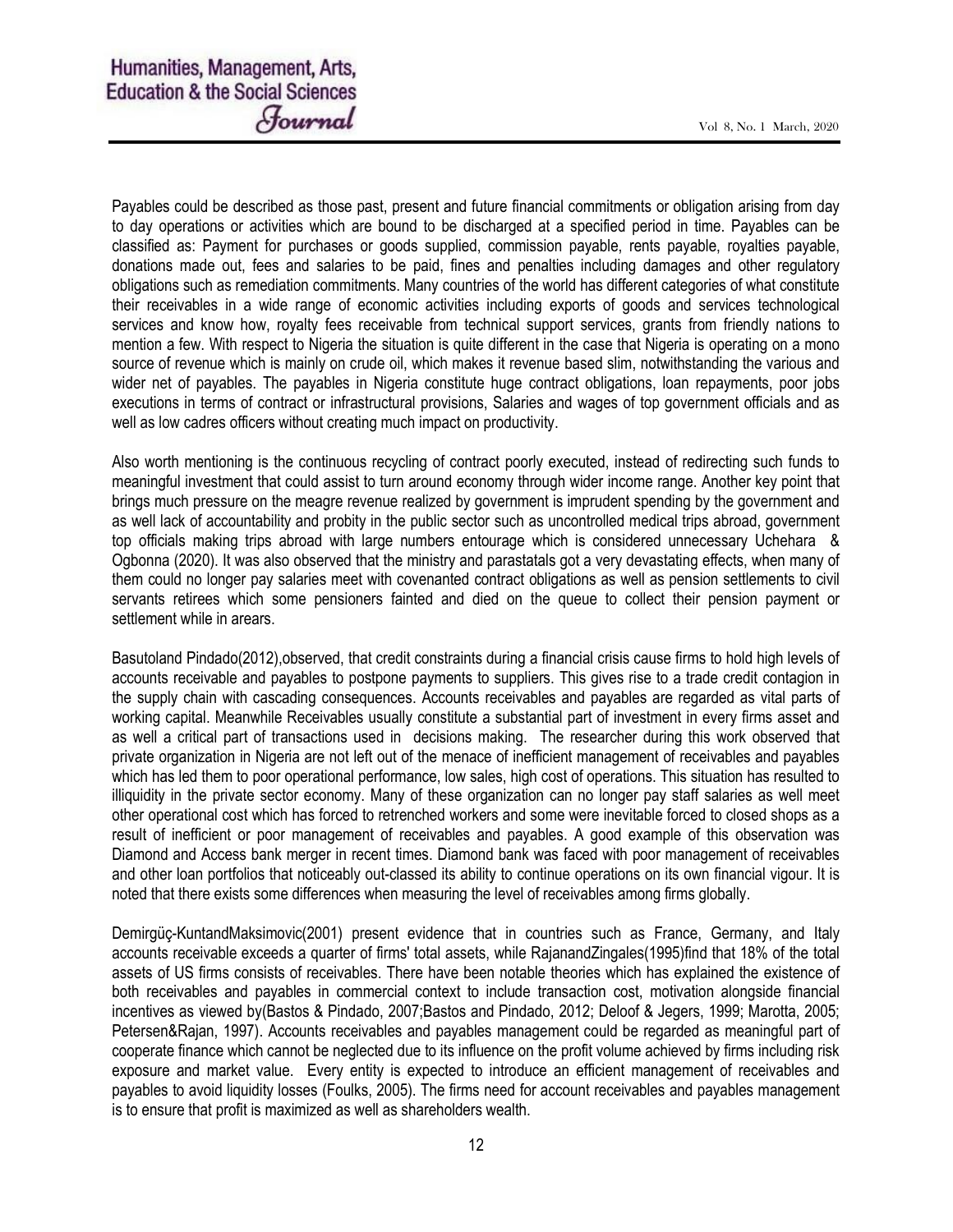This is because receivables improve sales as it allows customers to take value for goods with no immediate payment. Meanwhile accounts receivables when not efficiently managed is associated with risk and future inconveniencies of possible customer default. Berry and Jarvis(2006)explained that a firm setting up a policy for determining the optimal amount of accounts receivables and payables should consider the trade-off between securing sales and profits and the opportunity cost of managing accounts receivable. Gill (2011) asserted that the main objective of accounts receivable is to reach an optimal balance between cash flow management components. The management of cash flow in every firm involves the process of planning as well as control procedures and techniques to ensure efficient planning of cash inflow against outflow to avoid illiquidity in business operations. This can also affect the management of inventory as pointed out in Joshi (2007). Most firms strives to ensure that optimal cash flow is achieved in order to maximize improved value while ensure that an efficient credit policy is put in place to avoid overstocking, maintain favourable buffer inventory level and also avoid stock out which usually result to stoppage of production and increase cost and losses.

Many countries have witnessed certain degree of recession and redesigned workable economic plans and strategies to get out of it, but the Nigeria situation is seen to be unique and persistent due to financial indiscipline, greed, insincerity and lack of visionary leadership. It is now a worrisome issue in Nigeria where business entities are facing economic realities of recession due to inefficient management of their resources and payables. Organizations in Nigeria often deal with the menace of inefficient management of receivables and payables. This has led to poor operational performance, low sales, and high operational cost of operations which resulted to illiquidity. Many of these organizations could no longer pay their short term obligations as they become due. This has forced them to retrench their workers and some were forced to close shop, while others such as Diamond bank was forced to merge. Diamond bank was faced with poor management of receivables and other loan portfolios that noticeably out classed its ability to continue operation on its own financial vigor.

The Ministries and Parastatals were also devastated by the effects of recession, when many of them could no longer pay salaries, meet with covenanted contract obligations as well as pension settlements to retirees. Nigeria is expected to develop and design key economic parameters to fine tune their economic and financial structure, including quality management and increase of receivable to stimulate the economy. Understanding how to manage receivables and payables within an economic recession is important to Nigeria as a transition country. Sales, income from investment, royalties, commission receivables dividends interest receivables, rents and rates receivables grants and donations are important sources of revenue for Nigeria firms and Government, which contributes to firms' profitability, and overall economic development. It is against this background, the research problem is formed. Therefore, this study examines managing receivables and payables within the economic recession in Nigeria.

# 2. LITERATURE REVIEW

# 2.1 Accounting For Receivables and Payables

Proper books of account (individual ledger) must be kept for all receivables (all incoming funds) as well as (all out going funds) payables within an accounting year to ensure accountability, transparency and adequate control measures. The account must be monitored and balanced at the end of every month, quarterly, half yearly and yearly and any surplus or deficit properly accounted for and analyzed for meaningful decision making (Uchehara, 2017). The public sector accounting and financial administration has been seen to be inflicted with massive and unguided financial exist, ranging from money laundry practices, fiscal budget padding and manipulations with alterations causing unwarranted leakages to national treasury Uchehara & Ogbonna (2017).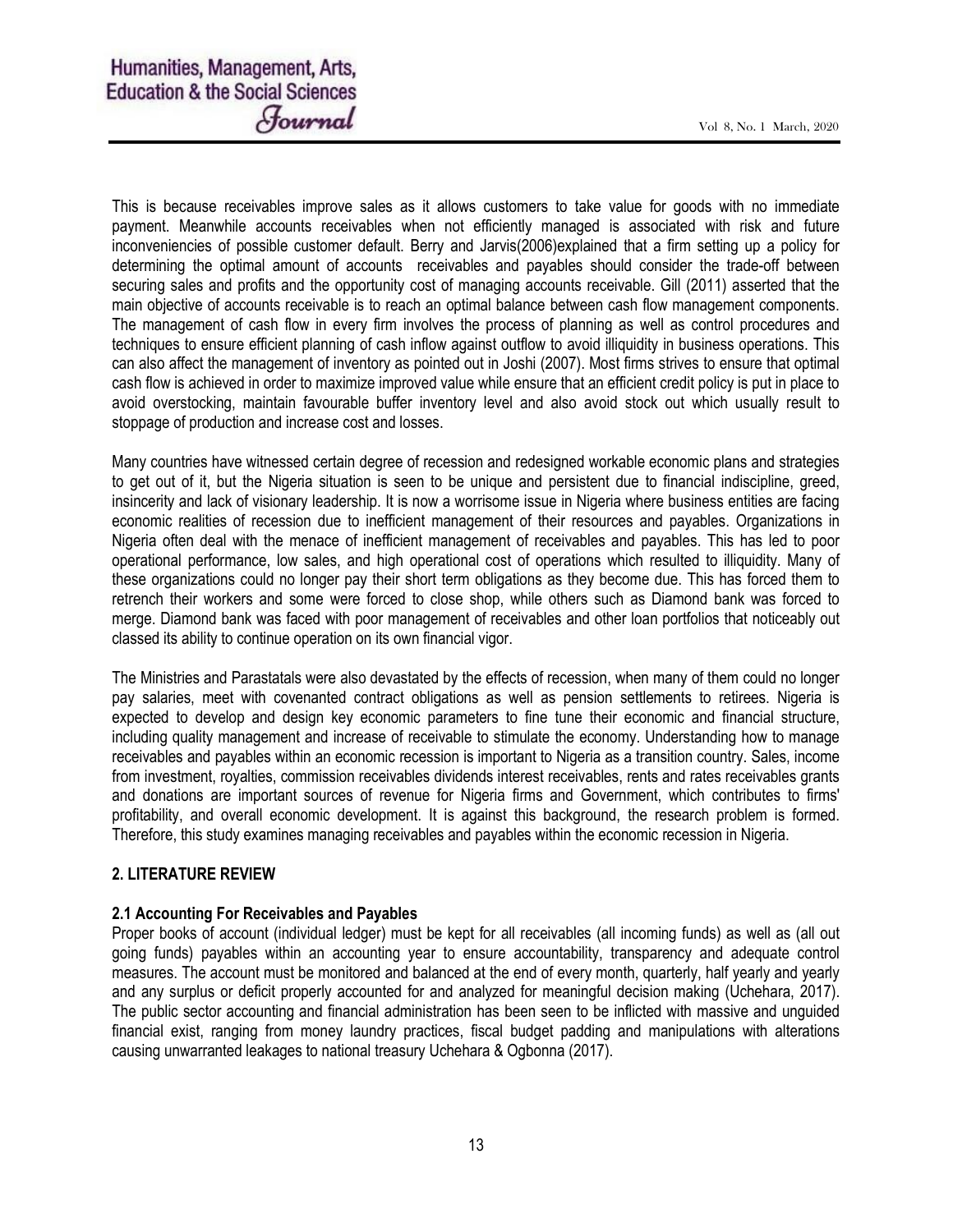The researcher also observed that that has been loss of financial control in the public sector financial operation involving ministry parastatals and agencies as a result of distraction from the statuary auditors in the public sector who has now left their statutory duties of ensuring financial transparency accountability and probity including efficient cost management and judicious spending has left that to involve themselves in playing major administrative roles and financial advisory duties bringing themselves more closer to the powers that be in the sector. This making them to influence sensitive decisions of cost line to their favour. This activity in know doubt has affected the quality of their audit work and financial reporting to the detriment of the citizenry. The observed involvement, financial administrative policy has in no mean extent affected accountability probity and quality financial reporting in the public sector Regina (2012) and Akindime (2013). The most recently reported financial statement reengineering which involves the account of the Nigeria National Petroleum Corporation (NNPC) with over 10 Billion naira discovered unremitted crude oil proceed after the external auditors has audited and certified through and fair the financial statement of the nation Uchehara & Ogbonna (2020). This is an indication of poor financial control and auditors loss of focus on benchmarking the activities of financial officers and administrators in the public sectors.

One of the objective of accounts receivables and payables is to ensure that shareholders wealth are maximized to the best of their interest as it forms a great part of the firms asset. Account receivable is a good strategy to improve sales as it allows customers the opportunity to take goods without immediate payment, though it ties-down funds meant for business operation and this has opportunity cost. The three attributes of receivables-the component of hazard, financial worth and futurity, clarify the premise and the requirement for effective administration of receivables. While, payables according to Uchehara (2017) could also be described as those past, present and future financial commitments or obligation arising from day to day operations or activities which are bound to be discharged at a specified period in time. Payables can be classified under the under listed sub headings. Payment for purchases or goods supplied, commission payables, rents payables, royalties payables, donations payable, fees and salaries to be paid, fines and penalties including damages and other regulatory obligations such as remediation commitments (Uchehara, 2017).

According to Berry and Jarvis(2006)a firm setting up a policy for determining the optimal amount of account receivables and payables has to take into account the trade-off between the securing of sales and profits and the amount of opportunity cost and administrative costs of the increasing account receivables, the level of risk the firm is prepared to take when extending credit to a customer, this is due to the fact that some customers may fail to pay on due dates, thereby affecting the working capital of the firm as well as the cost of collecting debts through factor agents. Meanwhile academics have carried out studies in relation to debt management at various levels mostly on working capital management.

Bougheas, Mateut, and Mizen(2009), for example, focused their research on accounts receivables and payables to changes in the cost of inventories, profitability, risk and liquidity. other researchers explore the impact of an optimal receivables and payables management, i.e., the optimal way of managing accounts receivables that leads to profit maximization. Researches by Deloof(2003), Laziridisand Tryfonidis(2006), GillBigger, and Atnur, C(2010), Garcia-Terueland Martinez-Solano (2007), Samilogluand Demirgunes (2008)and Mathuva(2010) done in Belgium, Greece, USA, Spain, Turkey, and Kenya respectively, they all came out with the view that there is negative relationship existing between accounts receivables and payables in determining firms profitability . mean while suggest that an accounts receivables and payables policy which leads to a low as possible accounts receivables could result in highest profitability. Contradicting evidence is found by Sharma and Kumar (2011), who foundapositive relation between ROA and accounts receivables. Researches on receivables and payables in the period of financial down turn were done in several countries. Japan's crisis was studied by Fukuda et al,(2006),for the Asian crisis (Love et al 2007) and the recent global financial crisis (Yang, 2001, Bastos and Pindado, 2012).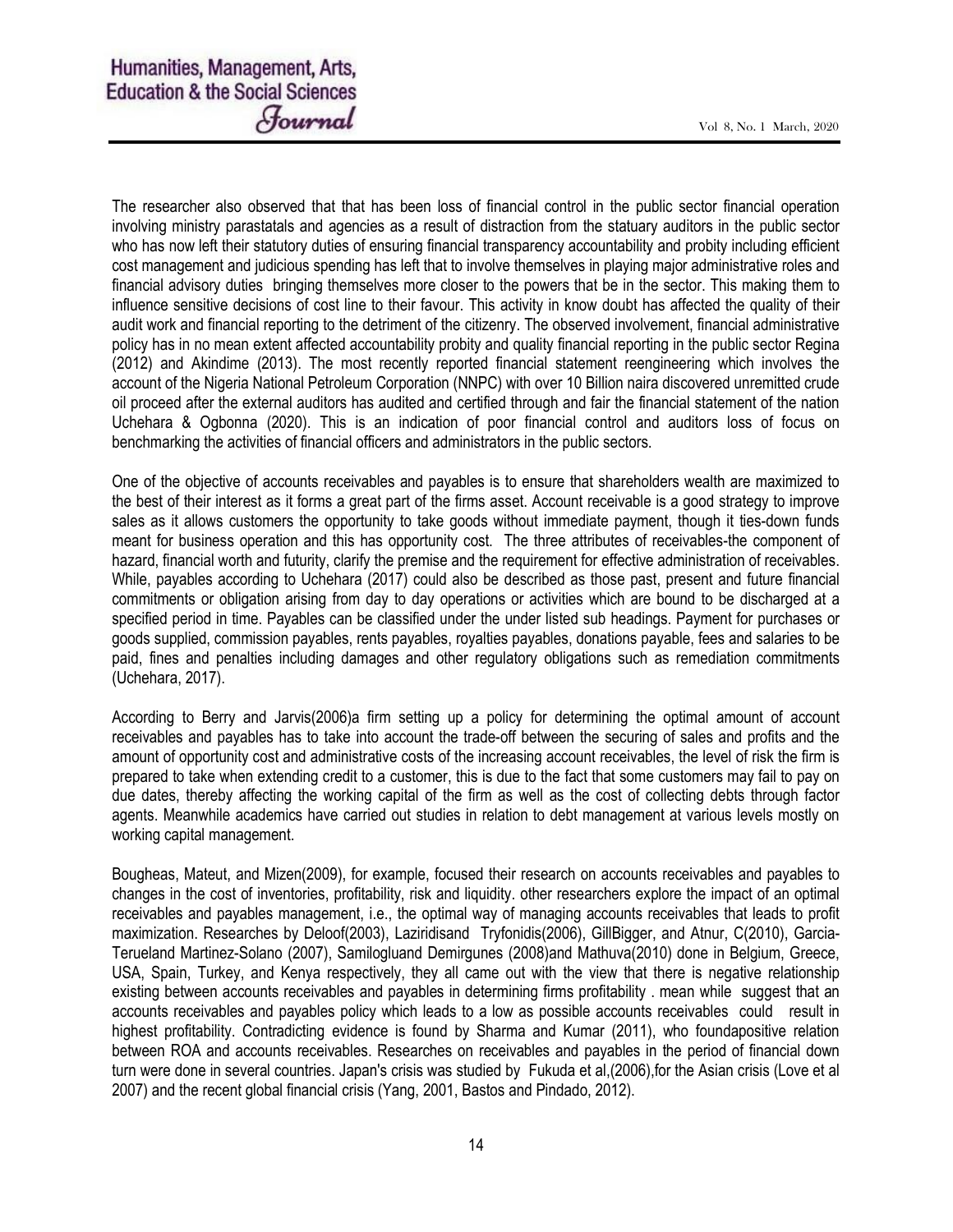As to researches that study relationship between profitability and accounts receivables and payables during current global crisis period, it is worth mentioning the study done by Baveld (2012). It is this study that investigates how public listed firms in Netherlands manage their working capital, two periods are compared-the non-crisis period of 2004-2006 and the financial crisis period of 2008- 2009.Baveld(2012) this study shows statistically a wide negative relation between accounts receivables and payables with gross operating profit during non-crisis period. Then again, during emergency period, no huge connection between these two factors is watched. This result may suggest that the relation between accounts receivables and payables on firm's profitability is changed in times of a crisis in the way that some firms should not keep their accounts receivables and payables at minimum in order to maximize profitability during crisis periods.

# 2.2 Planning and Control

A good planning and control system must be put in place to ensure that adequate or sufficient revenue are generated from all aggregate sources to meet up with expected and contingent obligation arising within the specified period under review, in order to avoid deficit of receivables on payables (Uchehara, 2017). This is done through an efficient budget and budgetary control mechanism and prioritization of funds on project spending with adequate financial disciplinary measures and control system. The researcher believes that Nigeria's inability to diversify its economy to multiple revenue yield sources, such as Agriculture, backward integration in terms of raw materials for the manufacturing industries, extraction of coal, bauxites, industrial and domestic gas for export and building a viable tourist centre to attract foreigners to visit Nigeria so as to widen the economy revenue net has been fingered as one of the causes of insufficient revenue and receivable in flows in the Nigeria economy.

The researcher is of the view that these will assist to conserve Nigeria's revenue, stop the mono economy revenue source and over dependent on petroleum. Nigerian government has been criticized widely for wasteful and unguided spending on avoidable financial commitments and padded contract bills which should have cost the nation a relatively smaller amount of money with quality service delivery achieved, when compared to the Nigeria low quality job execution and fabulous spending of over 60%value gap. From the researchers view this results to higher inflationary gap shutting and relocation of companies and investment out of Nigeria, acute unemployment, shortage of basic needs supply, devaluation of national currency, loss of jobs and what noting is increase in crime rate and terrorism to mention a few. All these has contributed to immorality, financial indiscipline and recklessness on the part of national economy managers, such as in Nigeria today.

# 2.3 Accounts Receivable Management

Accounts receivable management could be seen as a strong financial management technique and could bring effectiveness in organisations ability to realize its desired objectives towards efficient liquidity level. In spite of the job income the executives plays, numerous organizations have not actualized powerful income the board rehearses and the outcomes can be critical (Ahmet,2012). Account receivables are crucial part of cash flow management, It is possible for firms making profit to suddenly go bankrupt if they fail to manage the receivables and payables efficiently, moreover in a situation of rapid growth as viewed in (prere 2010). An efficient Accounts receivable management requires a credit policy that is not static but periodically reviewed to reflect dynamics toward firms risk management and as well improve its competitive advantage in the market place through improved sale and credit management, as suggested in (Eliots2009).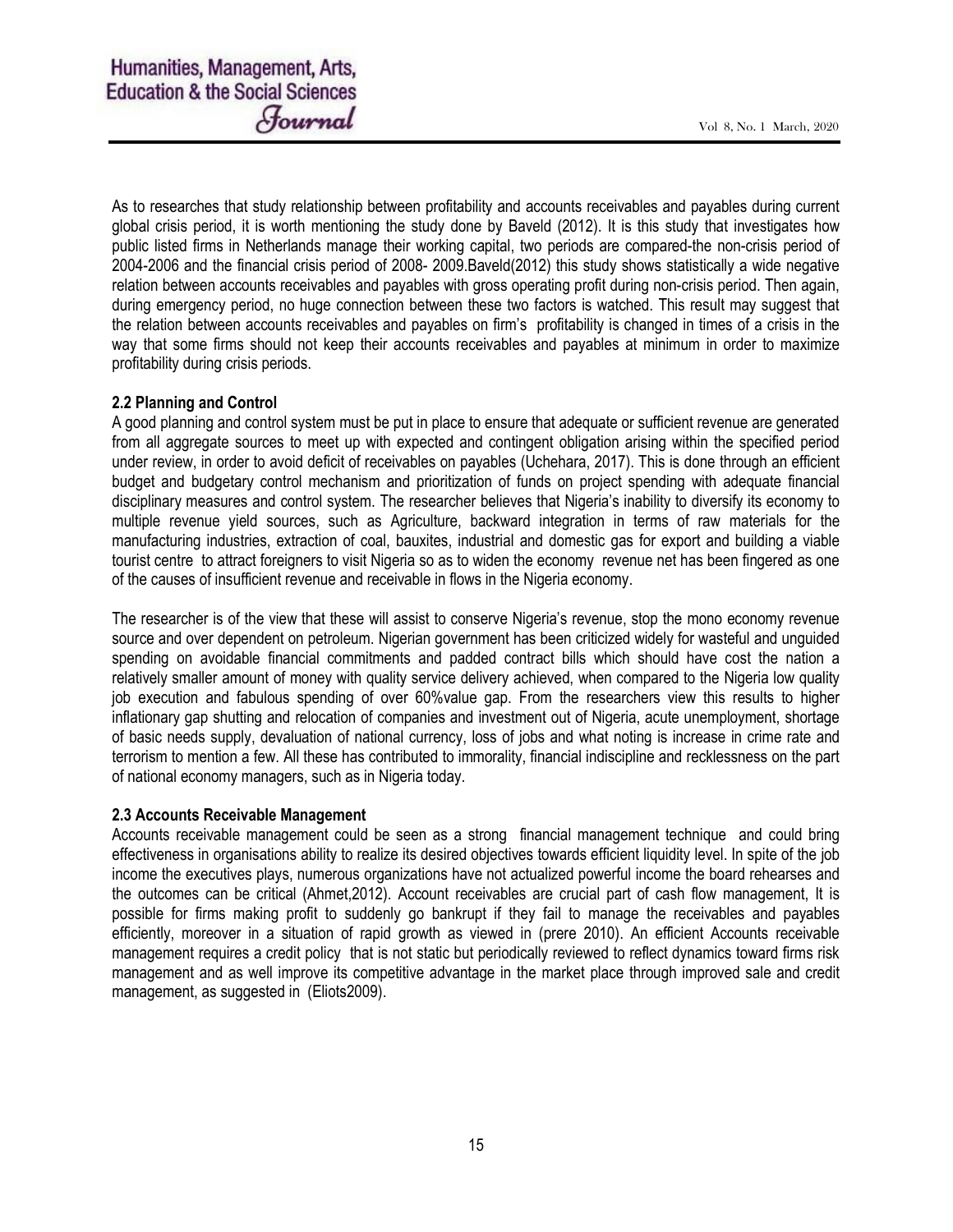A credit policy ensures decision making process that is logical and simplified, it is based on pre-determined parameters at a historical period in time which may not hold at the current time (Venancio2013).Filbeck and Krueger, (2005)argued that a credit policy being the most important medium of managing and regulating accounts receivables requires frequent reviewing to ensure a firm maintains ideal interest in records of sales while limiting expenses related with credit and simultaneously boosting the advantages from debt claims.

As indicated by Sushma(2007), an expansion in the degree of records receivables in a firm builds both the net working capital and the expense of holding and overseeing debt claims which both lead to a lessening in the estimation of the firm. Firms who seek after an expansion in the records receivable to an ideal level increment their gainfulness coming about because of the expanded deals and piece of the overall industry. Extension of Credit as stated by Gill, et al(2010) should only be on the basis of customer credit worthiness in order to minimize the level of default and bad debts. As stated by Gitauet al.(2014),the purpose of credit control is to ensure that trade debts are recovered early enough before they become uncollectible and a loss to the business.

According to Pandey (2008), average collection period determines the speed of payment by customers and delayed payment is a potential ground for bad debts which have a negative effect on a firm's financial performance. Most businesses ensures that credit policy given will make room for early payment. Gitauet al (2014) citing Chee and Smith(1999)asserts that there are two forms of a firm credit term: the net terms which specifies that full payment is due within a certain period after delivery, for instance, credit period and payment period for different classes of customers are grouped to range from 30 days, 60 days and 180 days at various discount terms to encourage early payment and reduce overdue debts. Discount rate to credit periods could be "2/10 net 30" would mean 2% discount for payment within 10 days and a net period ending on day 30 and thereafter if payment not received the buyer is in default.When a firm establishes a credit period in other to increase sales it should bear in mind that its working capital is being held for a certain period for as well as making a room for possible bad debts and losses.

Gitauetal.,(2014)stated that unless transactions occur instantaneously payment arrangement is credit terms. As expressed by Pandey (2008), a firm can abbreviate its credit period if clients are defaulting too every now and again and terrible obligations are developing. More so a firm can extend its credit period in order to achieve increase profit, through increase credit sales. It is of great benefit for a firm if it centralizes its credit control department as to achieve a uniform operating standards, as it will interest top management for efficient fund management for impressive financial results as opined in(Dann, 2009). Pandey (2008) state that credit procedures are the criteria used by a firm to decide on the type of customers to whom sales can be made on credit.Atkinson,Kaplan and Young(2007) positshat credit procedures should include instructions on what data to be used for credit investigation and analysis process, provide information for data approval process, account relationships and instances for management notification.

Dedicating resources to debt collection ensures improved cash in-flow and reduces the possibility of over age debts and bad debts. This is done through a functional policy and perfected strategy which will speed up collection of debts and reduces account receivable balances with improved profits. Meyer et al advocated that firms should have rational and dedicated collection resource to categorize customers for future credit depending on their credit worthiness. Atkinson et al(2007) set that credit methodology ought to remember guidelines for what information to be utilized for credit examination and investigation process, give data to information endorsement process, account connections and examples for the executives notice. Maria (2014) relates devotion of obligation assortment to human elements building up that committed assets guaranteed better assortment and less occurrences of awful obligations.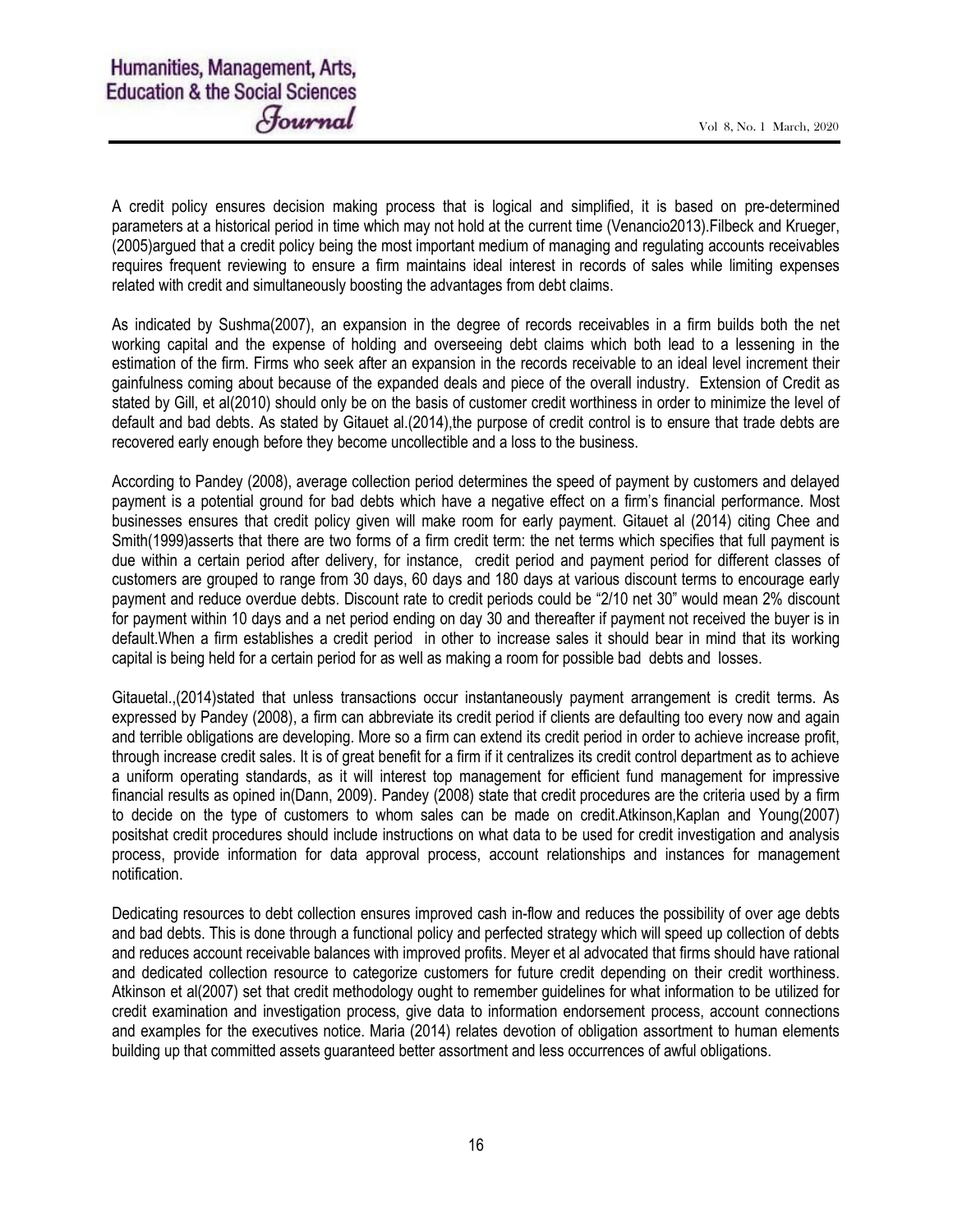Owonde(2013)provides that customer relationship officers in most firms act as the link between the firm and customers. The duties of customer relation officers is to ensure a linkage that can guarantee effective monitoring of customers is carried out continuously in order to obtain up to date credit management information for management decisions towards profit maximization. Padachi(2006)states that a collection resource is a control process which ensures that trade debts are recovered early enough before they become un-collectable and therefore a loss to an organization. When debts are allowed to be overdue it means that customers has been allowed to delay payment for period more than necessary and this has a negative consequence on the firms productivity, profitability and as well as working capital of such a firm used in turning around its operational activities.

Meanwhile the firm must ensure it carries out adequate customers assessment as to ascertain the ability to pay and avoid the extension of Credit as stated by Gillet al.,(2010)and this should only be on the basis of customers creditworthiness in order to minimize the level of default and bad debts, where a firms credit policy is weak, it creates a room for unnecessary credit periods longer than expected and more so allows less credit worthy customers to have access to credit sales and consequences of bad debts will arise. (Krueger,2005).Gitau(2014)stated that the purpose of credit control is to ensure that trade debts are recovered early enough before they become uncollectible and a loss to the business. In an attempt to pursue customers who do not pay on due dates, a firm may follow different procedures.

Dunn (2009)stated that a firm seeking to pursue overdue accounts may remind the debtor through a politely worded letter, a strongly worded letter, send a representative and eventually contemplate a legal action or writing off the debt altogether. In order to increase debt collection a firm should device various strategies such as gentle reminder or demand invoices, it can also introduce juicy discount or collection agents, including progressive steps ensuring tighter measures are taken (Pandey, 2008).Gitauetal (2014) assert that a creditor should use litigation as a last resort to collect a debt that is bad and when there is a major breakdown in the repayment agreement resulting in undue delays and legal action is required to effect collection.

# 3. RESEARCH METHODS

The cross-sectional survey method was used in carrying out this research. The targeted population of this research comprises of staff of corporate bodies and government departments and agencies in Lagos State. They are considered knowledgeable enough to be able to supply credible information that will help the completion of this study. The sample size of 100 hundred(100) respondents was considered suitable for the study, because it is impossible to study the entire population which is large, Simple random sampling was adopted in drawing out the sample since it was very tedious and time consuming to study the entire population. The research instrument that was adopted is structured questionnaire which was used to generate information from the respondents on the phenomenon under study. Descriptive statistics of frequency percentage and tables was used to analyse the data.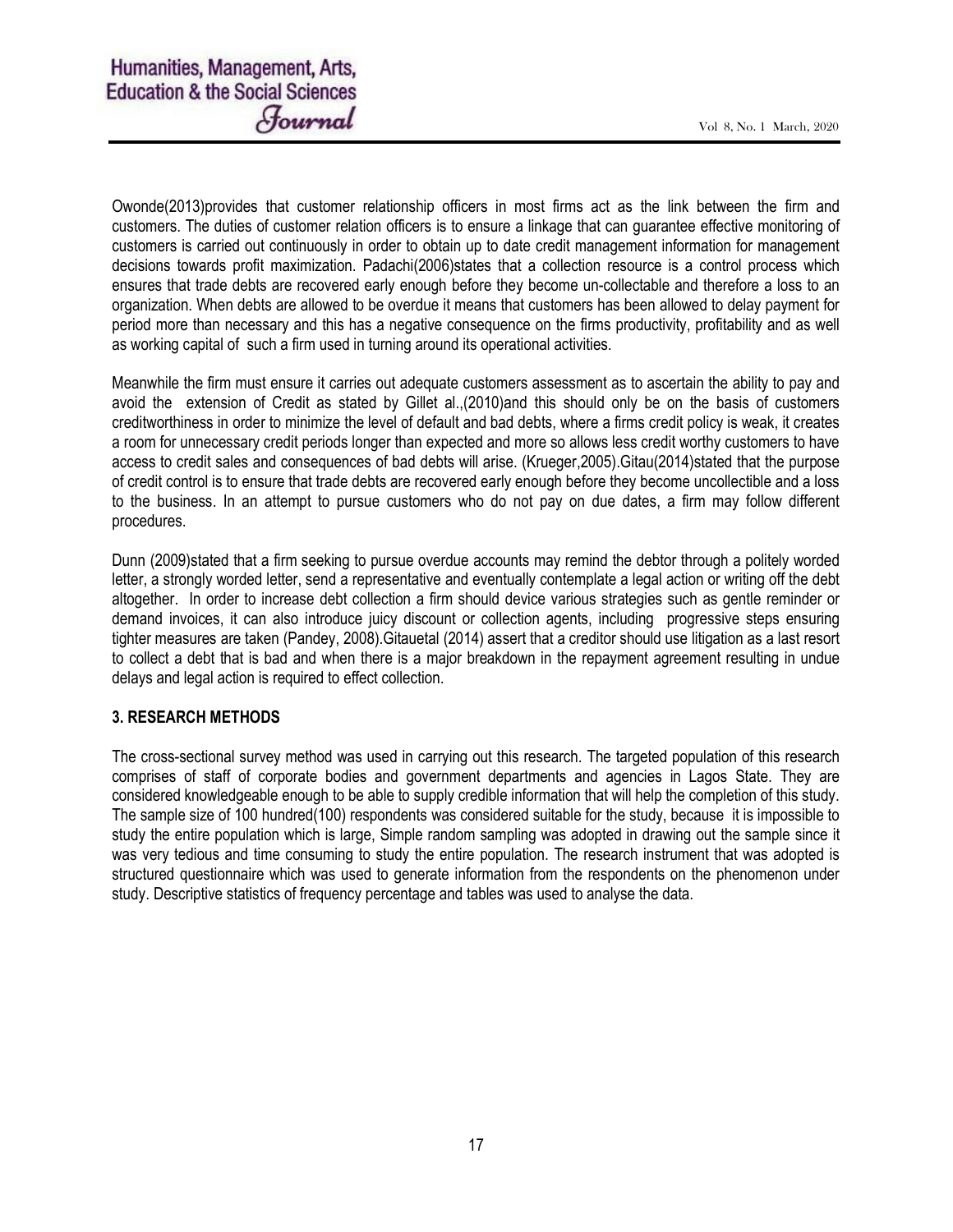# 4. DATA ANALYSIS AND RESULT

#### Respondent's Demographic Information

The study investigated the profile of the respondents of the study. The percentage of the respondents that belong to each category of the characteristics was analysed. The results are presented in Table 1-5 (see appendix).

#### Table 1: Demographic Characteristics of Respondents

|                                   | Frequency  | Percentage |
|-----------------------------------|------------|------------|
| Male                              | 54         | 66.7       |
| Female                            | 27         | 33.3       |
| Total                             | 81         | 100.0      |
| Age Group                         |            |            |
| Below 30                          | 7          | 8.6        |
| 30-40                             | 45         | 55.6       |
| 41-50                             | 25         | 30.9       |
| 51 and above                      | 4          | 4.9        |
| Total                             | 81         | 100.0      |
| <b>Highest Level of Education</b> |            |            |
| <b>HND</b>                        | 19         | 23.5       |
| B.Sc/B.Tech/B.Eng.                | 33         | 40.7       |
| M.Sc/M.Tech/ M.Eng.               | 26         | 32.1       |
| <b>Others</b>                     | $\sqrt{3}$ | 3.7        |
| Total                             | 81         | 100.0      |
| Years of Experience               |            |            |
| Below 5 years                     | 7          | 8.6        |
| 6-10 years                        | 33         | 40.7       |
| 11-15 years                       | 41         | 50.6       |
| Total                             | 81         | 100.0      |

Results 1 shows that 66.7% of the respondents are Males and 33.3% are Females. This implies that majority of the respondents that participated in the study were males. The result will thus represent a good percentage of respondents who participated in the study. Results From table 2 (see appendix) show that 8.6% of the respondents indicated their age group to be below 30years, 55.6% of the respondents indicated there age group as 30-40, while 30.9% of the respondents are within the age group of 41-50years and 4.9% of the respondents indicated their age group to be 51years and above. It therefore imply that respondents whose opinion were sort could provide reliable information about the phenomenon been discussed.

Results From table 2shows that 23.5% of the respondents have had HND, 40.7% of the respondents have had B.Sc/B.Tech/B.Eng., 32.1% of the respondents have had M.Sc/M.Tech/ M.Eng., 3.7% of the respondents have other qualifications. Respondents sampled therefore have educational background; been equipped with knowledge on the phenomenon, are deemed fit to express an opinion useful in making a generalization. Results also indicates (see appendix)that 8.6% of the respondents have had below 5years of experience, 40.7% of the respondents have had 6- 10years of experience; and 50.6% of the respondents have had 11-15years of experience in managing receivables and payables.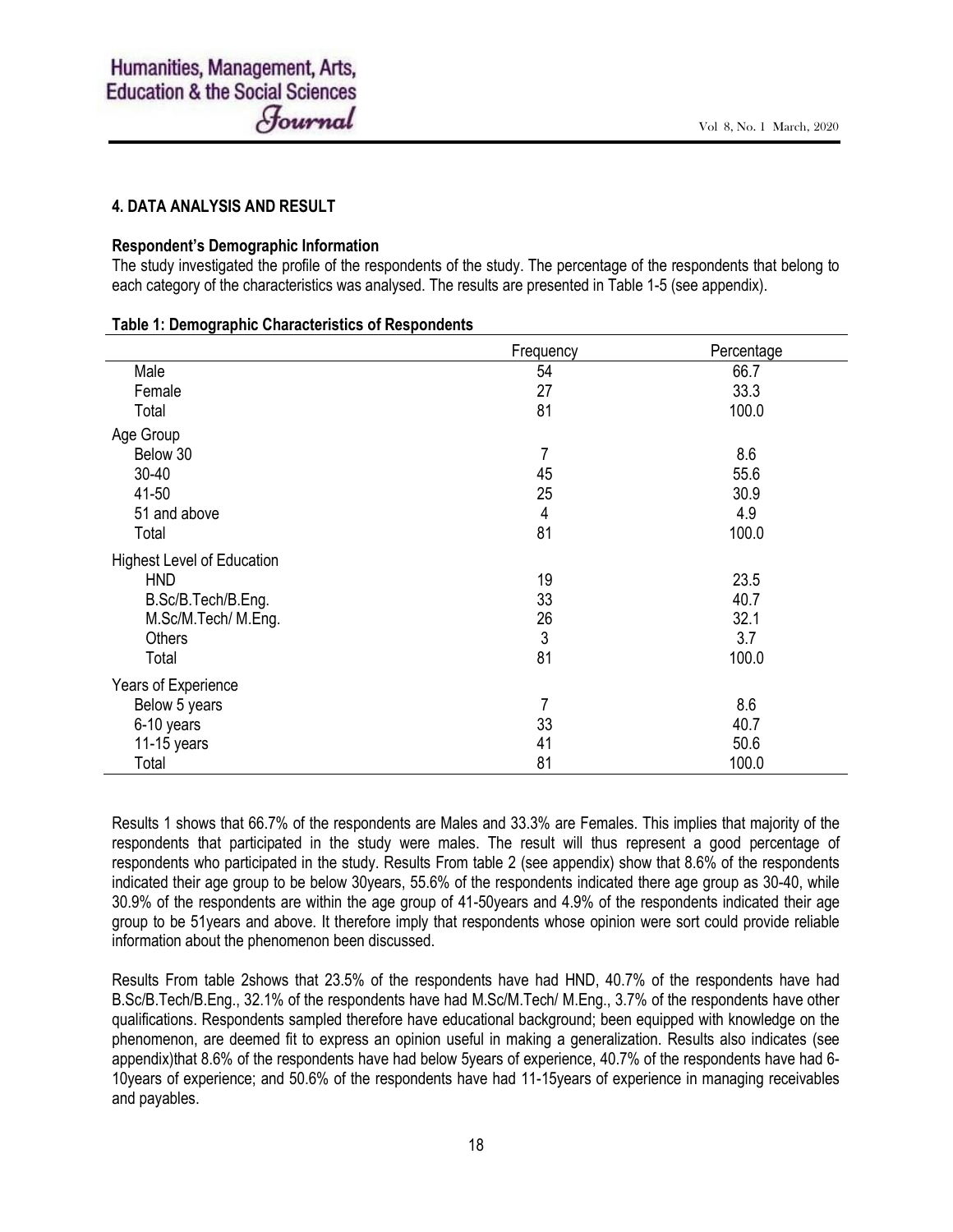It is therefore inferred that respondents sampled, by the virtue of considerable years of experience; could express a more reliable opinion as regards the phenomenon under discussion. Therefore we can safely assume that responses collated are reliable.

# Influence of Receivables and Payables Management in a Recessed Economy

The objective of the study is to investigate the Influence of Receivables and Payables Management in a Recessed Economy in Lagos State. To achieve this objective, 10 questions on were identified from previous studies on the subject matter under review. The influence of receivables and payables management in a recessed economy was measured on a 5- point Likert scale namely: strongly agree, agree, not sure, disagree and strongly disagree.

# Table 2: Influence of Receivables and Payables Management in a Recessed Economy

|                                                                               | Frequency      | Percentage |
|-------------------------------------------------------------------------------|----------------|------------|
| Accounts receivables and payables are one of the most important parts of      |                |            |
| working capital that attracts attention during economic recession             |                |            |
| Not sure                                                                      | 9              | 11.1       |
| Agree                                                                         | 52             | 64.2       |
| <b>Strongly Agree</b>                                                         | 20             | 24.7       |
| Total                                                                         | 81             | 100.0      |
| One of the main objectives of account receivables and<br>payables             |                |            |
| managements is to ensure that shareholders wealth are maximized               |                |            |
| Disagree                                                                      | $\overline{7}$ | 8.6        |
| Not sure                                                                      | 14             | 17.3       |
| Agree                                                                         | 25             | 30.9       |
| <b>Strongly Agree</b>                                                         | 35             | 43.2       |
| Total                                                                         | 81             | 100.0      |
| Efficient financial control system to monitor, control and reduce payables is |                |            |
| necessary to scale through the period of economic recession                   |                |            |
| Not sure                                                                      | 23             | 28.4       |
| Agree                                                                         | 48             | 59.3       |
| <b>Strongly Agree</b>                                                         | 10 (lib-       |            |
|                                                                               | ebook.com)     | 12.3       |
| Total                                                                         | 81             | 100.0      |
| Receivables usually form a significant part of investment and meaningful part |                |            |
| of transactions and decisions.                                                | Frequency      | Percentage |
| Not sure                                                                      | 23             | 28.4       |
| Agree                                                                         | 54             | 66.7       |
| <b>Strongly Agree</b>                                                         | 4              | 4.9        |
| Total                                                                         | 81             | 100.0      |
| Receivables need to be effectively managed to meet up with the discharge of   |                |            |
| financial obligations during economic recession                               |                |            |
| Not sure                                                                      | 13             | 16.0       |
| Agree                                                                         | 27             | 33.3       |
| <b>Strongly Agree</b>                                                         | 41             | 50.6       |
| Total                                                                         | 81             | 100.0      |
| Accounts payables mismanagement could have an (ijecm.co.uk) effect on a       |                |            |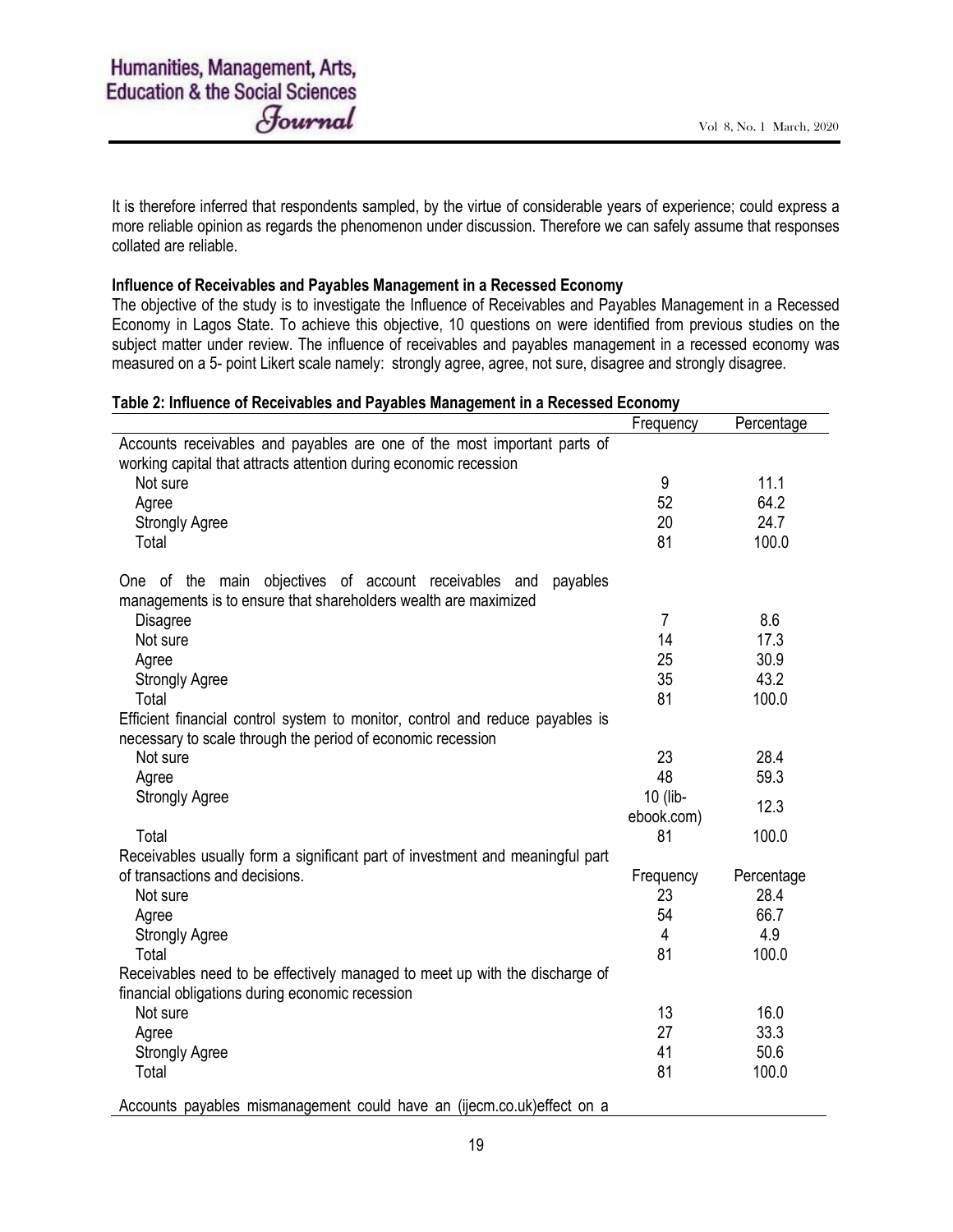| firm's profitability                                                       |    |       |
|----------------------------------------------------------------------------|----|-------|
| Agree                                                                      | 38 | 46.9  |
| <b>Strongly Agree</b>                                                      | 43 | 53.1  |
| Total                                                                      | 81 | 100.0 |
| Accounts receivable as a component of cash flow has a direct effect on the |    |       |
| profitability of (lib-ebook.com) a business.                               |    |       |
| Disagree                                                                   | 10 | 12.3  |
| Not sure                                                                   | 31 | 38.3  |
| Agree                                                                      | 29 | 35.8  |
| <b>Strongly Agree</b>                                                      | 11 | 13.6  |
| Total                                                                      | 81 | 100.0 |
| Understanding how to manage receivables and payables within an economic    |    |       |
| recession is important to Nigeria as a transition country                  |    |       |
| Agree                                                                      | 24 | 29.6  |
| <b>Strongly Agree</b>                                                      | 57 | 70.4  |
| Total                                                                      | 81 | 100.0 |
| Effective accounts receivables and payables management is important and    |    |       |
| strategic to scale through economic recession period                       |    |       |
| Agree                                                                      | 28 | 34.6  |
| <b>Strongly Agree</b>                                                      | 53 | 65.4  |
| Total                                                                      | 81 | 100.0 |
| Poor management of Accounts receivables and payables can largely affect    |    |       |
| financial performance and a firm's value during economic recession         |    |       |
| Agree                                                                      | 37 | 45.7  |
| <b>Strongly Agree</b>                                                      | 44 | 54.3  |
| Total                                                                      | 81 | 100.0 |

Results also shows that majority which is represented by 64.2% of the respondents agreed that (lib-ebook.com) accounts receivables and payables are one of the most important parts of working capital that attracts attention during economic recession. This is essentially a financial management strategy with a focus on the maintenance of a sufficient balance between a current assets and liabilities. This gives an overview of a healthy working capital. Results From table 2 shows that majority which is represented by 43.2% of the respondents strongly agreed that (libebook.com)the (repository.up.ac.za) goal of accounts receivables and payables management is to maximize shareholder wealth.

This is fundamental for procuring funds that allow for growth. it was also indicated in the result that majority which is represented by 59.3% of the respondents agreed that (lib-ebook.com) efficient financial control system to monitor, control and reduce payables is necessary to scale through the period of economic recession. This is a basic requirement that can foster sound financial health and flexibility during economic recession. Payables need be streamlined strategically during economic recession; else there could be financial issues.

It was also shown in the result that majority which is represented by 66.7% of the respondents agreed that (libebook.com) receivables often represent large investment in asset which forms huge part of transactions used in decision making. Therefore, receivable function as an important factor in a working capital, providing the flexibility to expand and enhance operations, and respond to challenging economic conditions.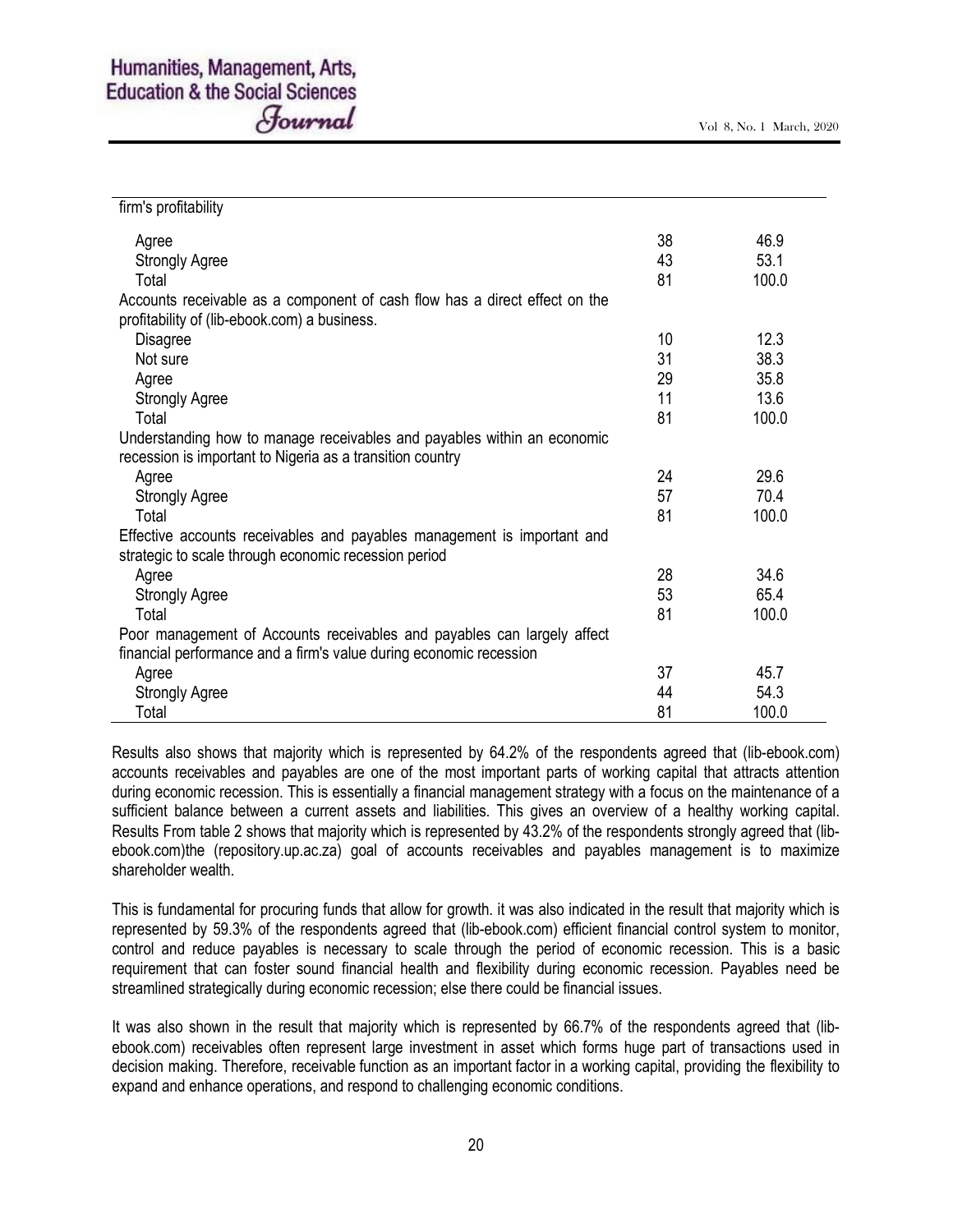It was also reviewed in the same table 2that majority which is represented by 50.6% of the respondents strongly agreed that (lib-ebook.com) Receivables need to be effectively managed to meet up with the discharge of financial obligations during economic recession. In an economic recession, effective strategic management of the receivables can make a whole lot of difference helping to generate much-needed cash to survive the recession.

The same table shows that majority which is represented by 53.1% of the respondents strongly agreedthat (libebook.com) accounts payables mismanagement could affect a firms profitability. Incurring uncontrolled cost and increasing the extent of spending without giving attention to the receivables would crippled the receivables in no time; making it seemingly unrealistic surviving through the economic recession.

The same table indicates that majority which is represented by 35.8% of the respondents agreedthat (lib-ebook.com) account receivable managements could have direct effect to profitability of firms. The better the receivables, the better the earnings that would at the long run boost the profitability level. Hence, the receivables are such aspect of finance that demands considerable attention during economic recession.

It was also observed in the result that majority which is represented by 70.4% of the respondents strongly agreed that (lib-ebook.com) understanding how to manage receivables and payables within an economic recession is of significant to Nigeria as a transition country. This would facilitate the transition process, curtailing spending and strategically designing measures through which the receivables could be increased to foster a financial balance, thereby resulting in healthy survival for the nation's economy.

The same result in table 2 indicates that majority which is represented by 65.4% of the respondents strongly agreed that (lib-ebook.com) effective accounts receivables and payables management is important and strategic to scale through economic recession period. The general slowdown in economic activity most time has a crippling effect on receivables while the payables continually call for attention. However, when properly managed through the recession period, the receivables can yet be used to pull through the payable, creating a balance on both sides.

Finally the results obtained indicates that majority which is represented by 54.3% of the respondents strongly agreed (lib-ebook.com) thatpoor management of accounts receivables and payables can largely affects financial performance and a firm's value during economic recession. The receivables tend to be reduced by the effect of (libebook.com) recession as against such period when there is no recession. However, payables might be on the increase requiring that receivables must be considerably managed. Excessive payables without sufficient receivables to match, would affect negatively the financial performance and value during economic recession.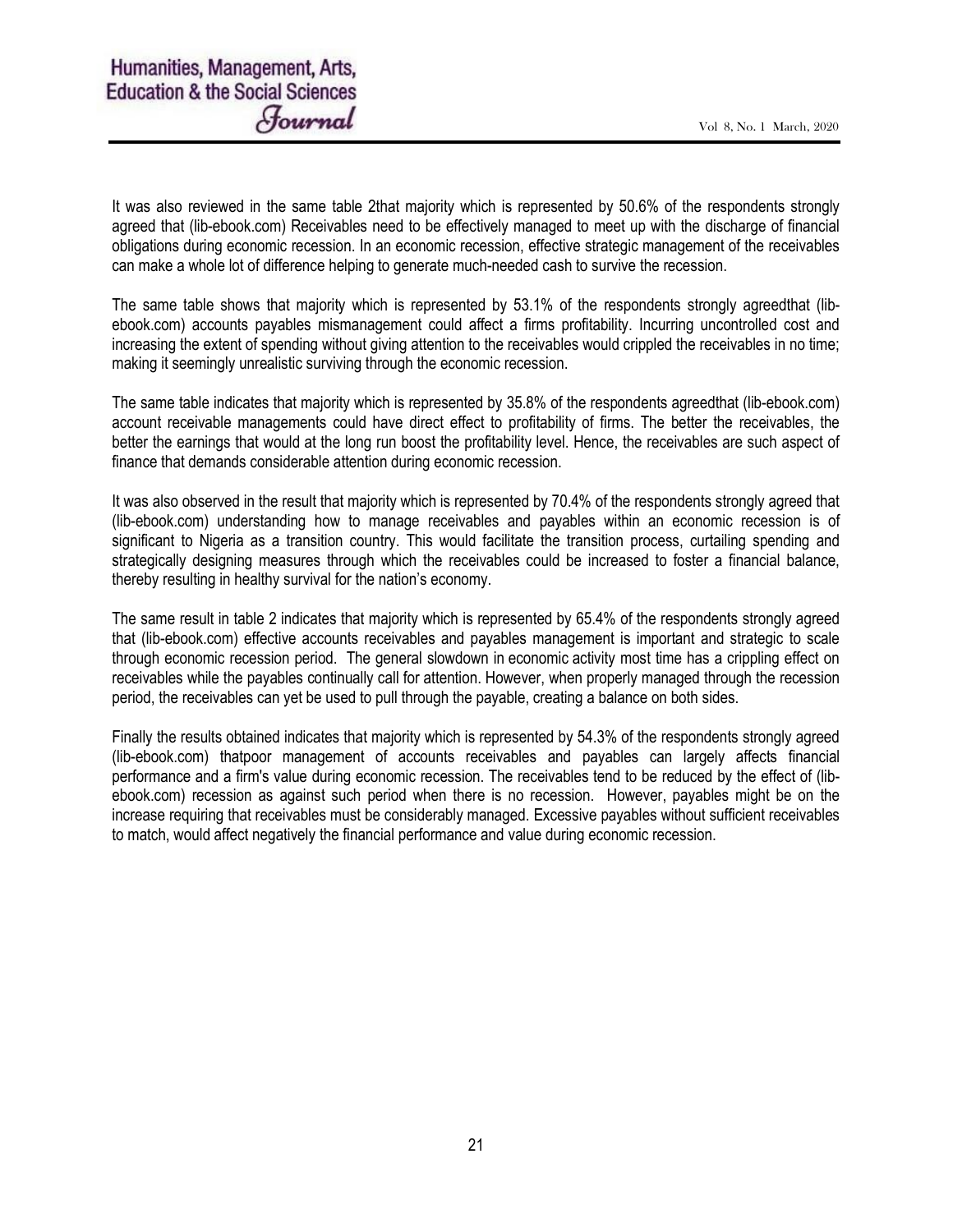# 5. CONCLUSION/ RECOMMENDATION

Many countries have witnessed certain degree of recession and redesigned workable economic plans and strategies to get out of it. Nigeria therefore is expected to develop and design key economic parameters to fine tune their economic and financial structure, and increase receivable to stimulate the economy. Understanding how to manage receivables and payables within an economic recession is thus becomes highly required to Nigeria as a transition country. The competency to synchronize cash inflows (the receivables) with cash outflows (the payables) as a management strategy becomes imperative to the financial performance applicable to different sectors in the country. Accounts receivables and payables management is a crucial field of corporate finance that should not be taken with levity in economic recession; because of its effects on profitability and consequently on the overall value of the country's economy at large.

On the basis of findings of the study, the following are recommended:

- i. Adequate control measures of the receivables to ensure accountability and transparency in the financial system.
- ii. Ensuring any surplus or deficit on receivables are properly accounted for and analyzed for meaningful decision making.
- iii. Regulating the payables to curtail unnecessary spending, thereby maintaining a healthy account receivables all through recession period.
- iv. There should be enough inflow to sustain outflow from time to time with most if not all her economic activities.
- v. There should be diversified economic yield and revenue sources to ensure a sustainable economy through foreign exchange surplus. There should be a formidable exchange control policy to ensure a sustainable currency value as well as avoiding currency devaluation either voluntary or forced to do so by foreign monetary regulation such as IMF and World Bank.
- vi. Massive project should be cost prone and as well prioritized to ensure effective planning and budgeting within a fiscal year.
- vii. Efforts should be made to improve internally generated revenue sources and also maintain fund generating economic infrastructure both at the federal, states and the local government.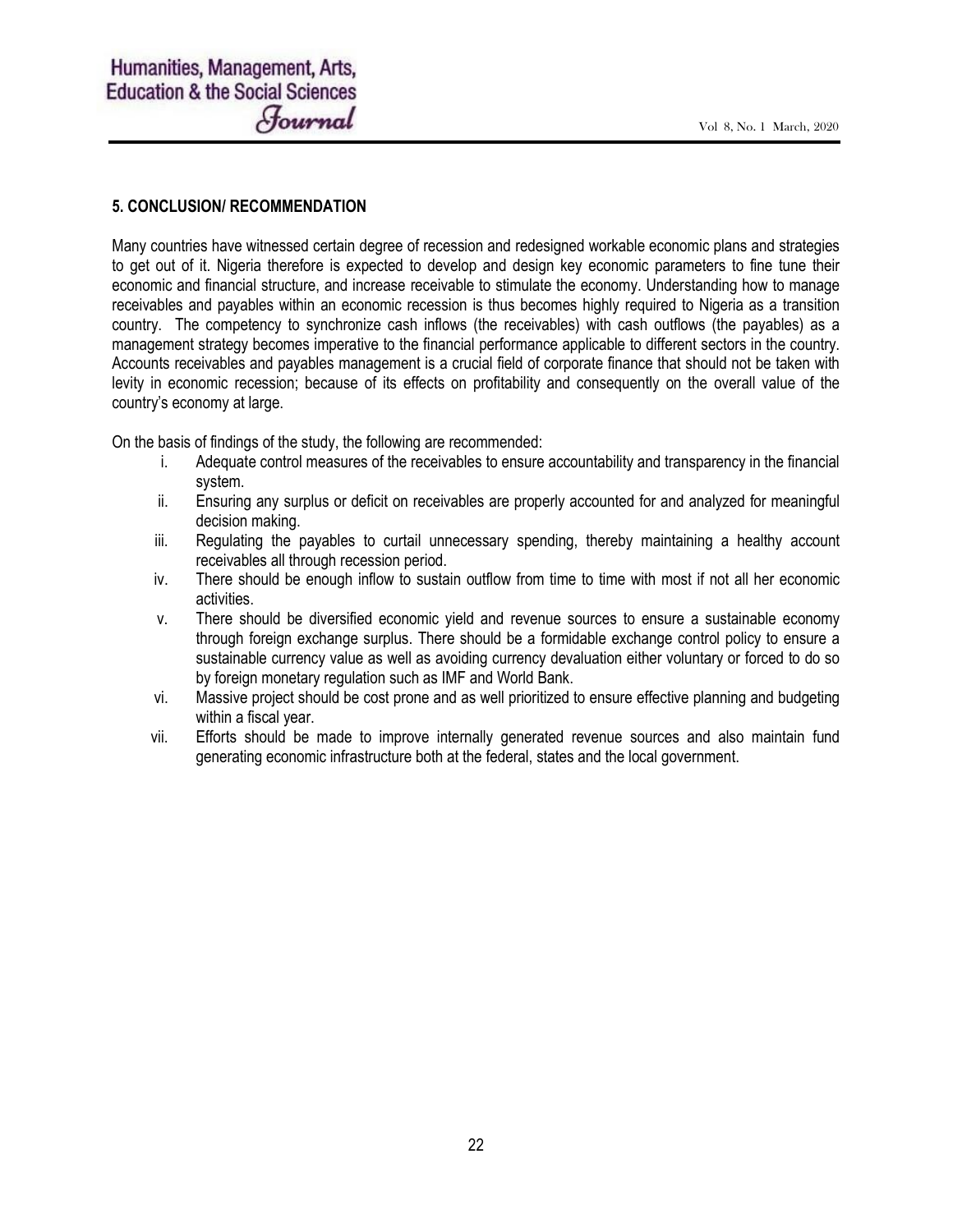# REFERENCES

- 1. Afza, T., & Nazir, M. S. (2009). Is it Better to be Aggressive or Conservative in Managing Working Capital. Journal of Quality and Technology Management. 3, 11-21.
- 2. Ahmet, S. (2012). Effects of working capital management on firm's performance. International Journal of Economics and Financial Issues. 2(4), 488-495
- 3. Al-Mwalla, M. (2012). The impact of working capital management policies on firm profitability and value: The case of Jordan. International Research journal of finance and economics. 85: 1-9
- 4. Atkinson, A. A., Kaplan, R. S. & Young, S. M. (2007). Management Accounting. New Jersey: Prentice Hall.
- 5. Bastos, R., and Pindado, J. (2012). Trade credit during a financial crisis: A panel data analysis, Journal of Business Research. 2 (7), 48-59
- 6. Bastos, R., Pindado, J. (2007). An agency model to explain trade credit policy and empirical evidence. Applied Economics. 39, 2631–2642.
- 7. Baveld, M. B. (2012, 12 19). Impact of working capital management on the profitability of public listed firms in the Netherlandsduring the financial crisis. Retrieved from Puri-utwente web site: http://puri.utwente.nl/essays/61524
- 8. Berry, A. AndJarvis, R. (2006), Accounting in a Business Context, Cengage Learning EMEA, Andover, UK.
- 9. Bougheas S.,Mateut, S, and Mizen, P. (2009),Corporate trade credit and inventories: New evidence of a trade-off from accounts payable and receivable. Journal of Banking and Finance. 33, 300–307.
- 10. Deloof, M. (2003). Does working capital management affect profitability of Belgian firms? Journal of Business Finance and Accounts. 30(3-4), 573-588.
- 11. Deloof, M. and Jeger, M. (1996),Trade Credit, Product Quality, and Intragroup Trade: Some European Evidence. Financial Management, 25(3), 945-968.
- 12. Demirgüç-Kunt, A., and Maksimovic, V. (2001). Firms as financial intermediaries: Evidence from trade credit data, World Bank Working Paper 2696
- 13. Dunn M (2009) Why You Need Credit Policy, retrieved July 13 2013
- 14. Eliots, V. (2009). The role of customers in financial profitability. Journal of Management and Education, 11(12): 2-5.
- 15. Emery, D. Finnerty, J. And Stowe J. (2004). Corporate Financial Management, Pearson, Prentice Hall, New Jersey
- 16. Filbeck, G. & Krueger, T.M. (2005). An Analysis of Working Capital Management Results Across Industries", Mid-American Journal of Business. 20 (2) 11−18.
- 17. Fukuda, S., Kasuya, M., and Akashi, K. (2006). The role of trade credit for small firms: An implication from Japan's banking crisis, CIRJE Discussion Papers Series F-440. Tokyo, Japan: The University of Tokyo.
- 18. Garcia-Teruel P.J. and Martinez-Solano, P.M. (2007). Effects of working capital management on SME profitability. International Journal of Managerial Finance, 3, 164- 177.
- 19. Gill, A. (2011). Factors that Influence Working Capital Management Requirements in Canada". Economics and Finance Research Journal, 1 (3), 30-40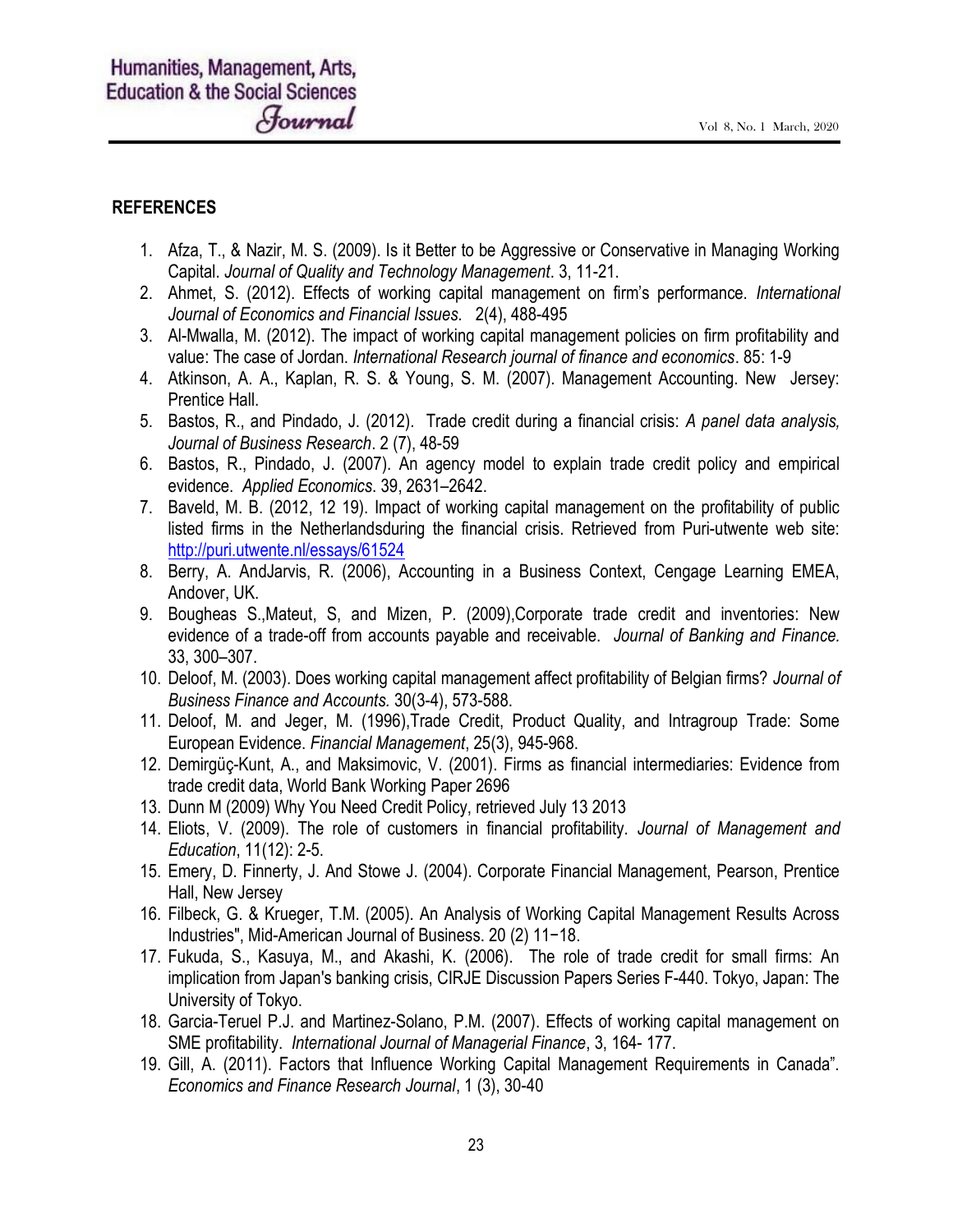- 20. Gill, A., Bigger, N., and Atnur, C. (2010). The Relationship between working capital management and profitability: Evidence from the United States. Business and Economic Journal, Bej. 10, 1-9.
- 21. Gitau, B. N., Nyangweno, G., Mwencha, N., and Onchagwa, G.A. (2014). Influence of cash management practices on FinancialPerformance of Agribusiness Enterprises in Kenya. International Journal of Social Studies and Enterprises. 1, 12
- 22. Grzegorz, M,M. (2008). A profitability management approach in Accounts Receivable management. Journal of south East European Journal of Economics and Business. 3 (2), 89-96.
- 23. Jack,D and Mathew,B. (1994). Management of Accounts Receivable. Caradian Veterinary Journal. 35 (5), 307-312.
- 24. Jose ML, Lancaster C, Stevens JL (1996). Corporate returns and cash conversion cycles. Journal of Economic Finance. 20(1):33–46
- 25. Joshi, R. N. (2007). Cash Management: Perspectives, Principles and Practices. London: New Age International (P) Ltd.[15]. Kalunda, N., and Kabiru, J. (2012). Pharmaceutical manufacturing companies in Kenya and their credit risk management practices. Research Journal of Finance and Auditing, 3(4): 159-167.
- 26. Kathleen, M. K., and Rene, M. S. (2010). Financial Policies and the Financial Crisis. NBER. Working Paper No.16310.
- 27. Kaur, J. (2010). Working capital in Indian Tire Industry. International Journal of Finance and Economics, 46: 7-15.
- 28. Krueger T (2005). Industry related differences in Working Capital Management. Journal of Business. 20(2):11-18
- 29. Ksenija D.M (2013). Impact of Accounts Receivable management on profitability during the financial crises: Evidence from Serbia. 1-11
- 30. Lamberson , M(1995). Changes in Working Capital of Small Firms in Relation to changes in Economic activity: Mid. American Journal of Business, 10(2): 45-50
- 31. Lancaster, C., & Stevens, J. L. (1996). Corporate returns and cash conversion cycles. Journal of Economics and Finance, 20, 33--46
- 32. Lazaridis, I. (2005). Relationship between Working Capital Management and Profitability of Listed Companies in the Athens Stock Exchange. Journal of Financial Management and Analysis, 19 (1) 26-35.
- 33. Lazaridis, I. and Tryfonidis, D. (2006). Relationship Between Working Capital Management and Profitability of Listed Companies in the Athens Stock Exchange. Journal of Financial Management and Analysis, 19(1), 26-35.
- 34. Lazaridis, I., and Tryfonidis, D. (2006). Relationship between working capital management and analysis, 19 (1): 232-245.
- 35. Love, I., Preve, A. P., and Sarria-Allende, V. (2007). Trade credit and bank credit: Evidence from recent financial crises. Journal of Financial Economics, 83, 453–469.
- 36. Maria, G (2014). Fundamentals of Financial Management, (12<sup>th</sup> Ed), New York: Prentice Hall
- 37. Marotta, G. (1997). Does trade credit redistribution thwart monetary policy? Evidence from Italy, Applied Economics, 29, 1619–1629.
- 38. Mathuva, D. (2010). The Influence of Working Capital Management Components on Corporate Profitability: A Survey on Kenyan Listed Firms. Research Journal of Business Management, 4, 1- 11.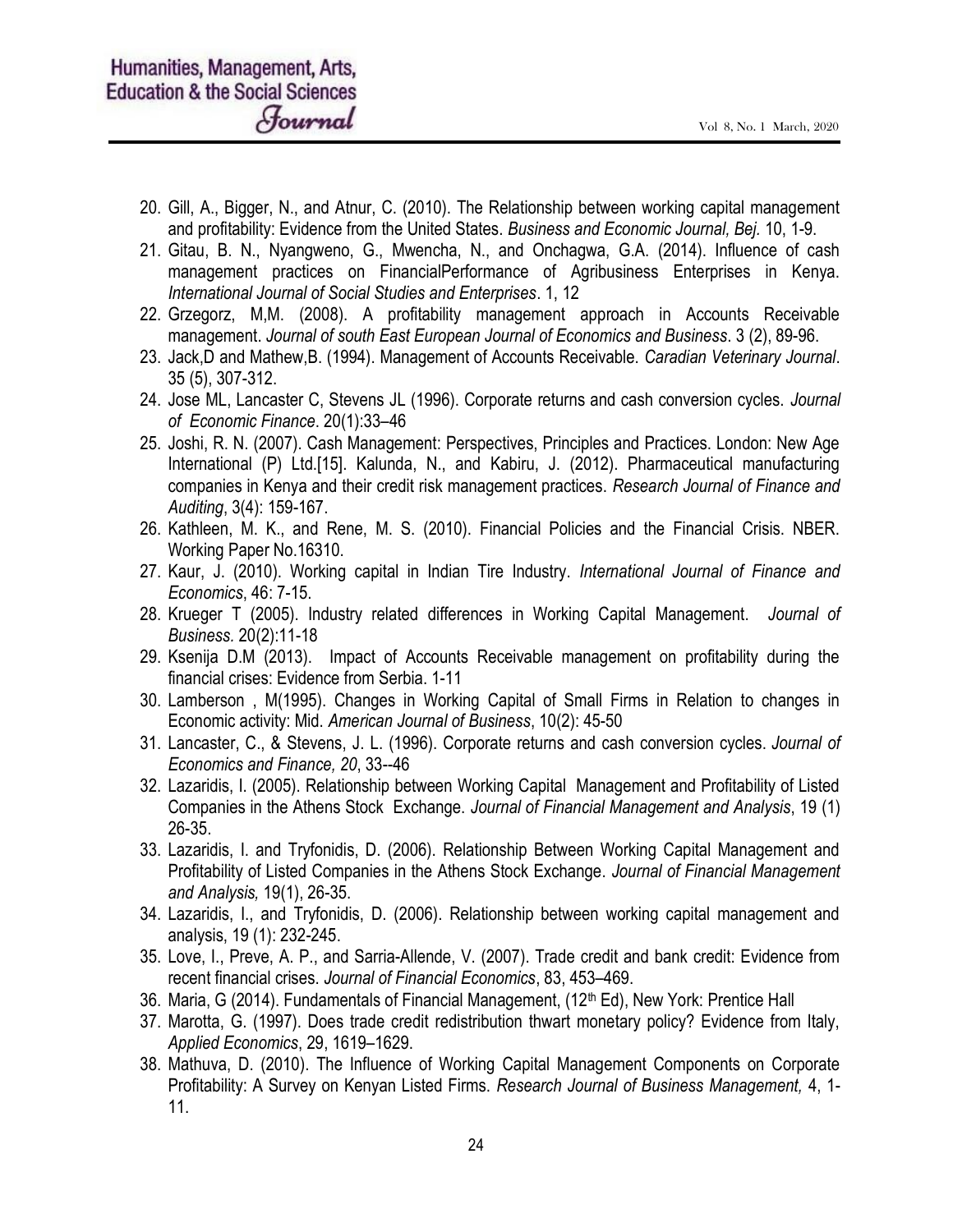- 39. Mathuva, D. (2010). The influence of working capital management on corporate profitability. A survey of Kenya listed firms. Research Journal of Business Management, 4(1): 1-11
- 40. Myers, C.S, Jack, D & Brealey, R.A. (2006). Principles of Corporate Finance. New York: McGrawHill.
- 41. Owolabi, S. A. & Obida, S. S. (2012). Liquidity Management and Corporate Profitability: Case Study of Selected Manufacturing Companies Listed on the Nigerian Stock Market. Business Management Dynamics, 2 (2), 10 – 15.
- 42. Owonde, G., Okello, N., and Okello, N. (2013). Cash flow management utilization by SME's in Northern Uganda. Merit Research. Journal of Accounting, Auditing, Economic and Finance. 1 (5); 67-80.
- 43. Padachi, K. (2006). Trends in Working Capital Management. International Review of Business Research Papers, 2 (2), 45-58.
- 44. Pandey, I. M. (2008). Financial Management: 10th Ed. New Delhi: Viker Publishing House
- 45. Petersen, M. A. and Rajan, R. G. (1997), Trade credit: theories and evidence. Review of Financial Studies, 10, 661–692.
- 46. Prere, T (2010). The influence of working capital management components on Corporate profitability: a survey on Kenyan listed firms .Research Journal of Business Management, 3, 1-11
- 47. Raheman, A., and Nasr, M. (2006). Working Capital Management and Profitability: Case of Pakistan Firms. International Review of Business Research Papers, 3(1): 279-300.
- 48. Rajan, R. And Zingales, L. (1995). What do we know about capital structure? Some evidence from international data. Journal of Finance, 50, 1421–1460.
- 49. Rehaman A and Nasar N (2007). Working Capital Management on Firms Profitability Evidence from Turkey, A Research Conducted at The Istanbul University
- 50. Samiloglu, F. (2008). Receivables and Payables within An Economic Recession. The international Journal of Applied Economics and Finance, 20 (4), 21 – 19
- 51. Samiloglu, F. and Demirgunes, K. (2008). The Effects of Working Capital Management on Firm Profitability: Evidence from Turkey. The international Journal of Applied Economics and Finance,  $2(1), 44 - 50.$
- 52. Sharma, A.K. and Kumar, S. (2011). Effect of Working Capital Management on Firm Profitability: Empirical Evidence from India. Global Business Review, 12(1), 159 – 173.
- 53. Sherman, A. (2010). The determinants of corporate liquidity: theory and evidence, Journal of Financial and Quantitative Analysis, 33 (3). 335-59.
- 54. Sushma, A.K (2007). The effect or working capital management of firm's profitability: Empirical Evidence from India. Global business Review, 12, (1), 159 – 173.
- 55. Szabo, P. T. (2012). A roadmap for effective credit policy collective wisdom magazine. Retrieved fromhttp://www.sciencedirect.com
- 56. Uchehara, C.C, (2017). A comparative study of the challenge facing statutory auditors in Nigeria public and private sector: a study of four selected industries (Cadbury Nigeria Plc, First Bank Plc, Pricewaterhousecoopers and NPA). A Research Conducted at Southern Delaware University, USA
- 57. Uchehara, C. C & Ogbonna, P.IJ (2017).The Challenges Confronting Public Sector Accounting and Financial Management: A Perspective Of Professional Accounting Practice In Nigeria. European Journal of Management and Marketing Studies, 2 (1), 11–17.